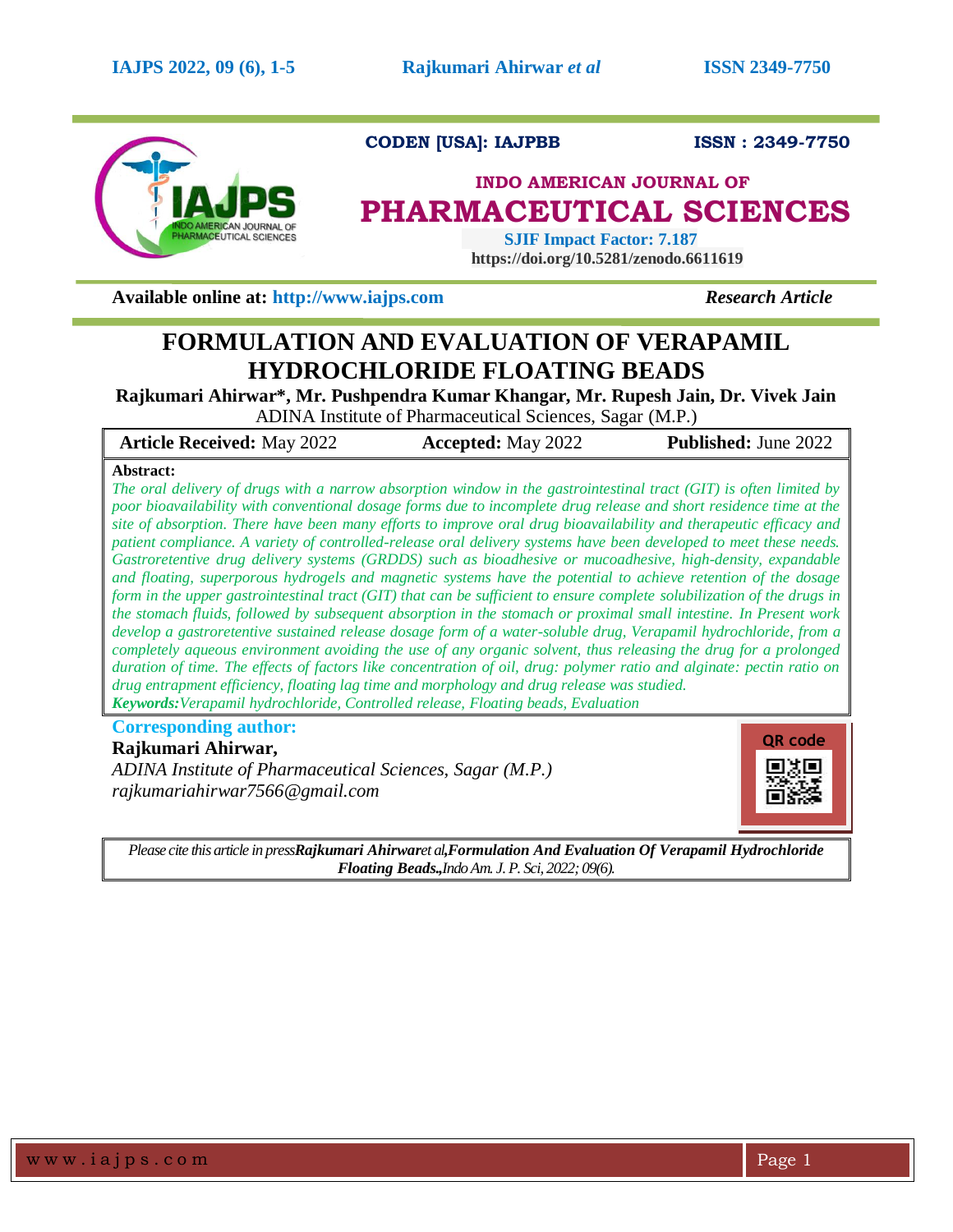#### **INTRODUCTION:**

Oral drug delivery systems are the most popular dosage forms for drug administration [1, 2]. Many reasons contribute to their dominance, including high patient compliance, easy storage and transportation, cost-effectiveness and those no specialised medical personnel are required to administer. However, poor bioavailability can be an issue for many orally delivered drugs with pH-dependent solubility or stability or a narrow window of absorption. Such properties need to be considered during formulation development since they could cause incomplete drug absorption when the dosage form is transferred towards the lower part of the gastrointestinal tract (GIT) [3-5]. A controlled drug-delivery system with prolonged residence time in the stomach can be of great practical importance for drugs with a narrow absorption window in the upper small intestine. Examples of such drugs include ciprofloxacin [6], sotalol HCl [7], levodopa [8], furosemide [9], ribofavin [10], chlordiazepoxide HCl [11] and cimetidine [12]. Multi-unit floating dosage forms prepared from freeze-dried calcium alginate by dropping sodium alginate solution into calcium chloride aqueous solution were spherical beads of approx. 2.5 mm in diameter can be prepared beads are then separated, snap-frozen in liquid nitrogen, and freeze-dried at -400C for 24 hours, resulting in the formation of a porous system, which can float for over 12 hours. These floating beads give an enhanced residence time of more than 5.5 hours [13]. Verapamil hydrochloride, a calcium channel blocker is widely used for the treatment of hypertension, angina pectoris, supraventricular tachycardia and myocardial infraction. It is completely absorbed (90%) from the gastrointestinal tract after oral administration but has very low bioavailability of

 $22\pm8\%$ . The low bioavailability is owing to the rapid biotransformation in the liver with a biological halflife of  $4.0 \pm 1.5$  hours. The short biological half-life and poor bioavailability of drug favours development of sustained release formulation [14]. Aim of Present work develops a gastroretentive sustained release dosage form (Floating beads) of a water-soluble drug, Verapamil hydrochloride.

# **MATERIAL AND METHODS:**

## **Material**

Gift sample of Verapamil hydrochloride was obtained from Pharmaceutical Company. Sodium alginate, Pectin, Light liquid paraffin, Calcium chloride (anhydrous) was purchased from Central Drug House New Delhi. All other ingredients used were of analytical grade.

#### **Methods**

## **Preparation of Verapamil hydrochloride floating emulsion gel beads with sodium alginate**

The technique involved in the preparation of oil entrapped floating beads combination of sodium alginate and pectin in eachdrug polymer ratio was added using emulsion gelation technique. Polymer was dissolved in water with stirring. Oil was added to polymer solution andthe drug was then added. The mixture washomogenized for 15 minutes and was extruded via a needle having diameter of 0.8 mm from a distance of 5cm in to 5% calcium chloride solution with gentle agitation at room temperature. The dropping rate waskept 2ml/min. After washing the beads, they weredried in a tray dryer at temperature of  $40^{\circ}$ C. The time of drying was optimized by weighing the bead repeatedly, until they obtained a constant weight [15]. Theformulations of the different batches (J1 to J4) are shown in Table 1.

**Table 1: Formulation of Verapamil hydrochloride floating emulsion gel beads**

| <b>Batch</b><br>N <sub>0</sub> | Polymer<br>conc. $(\%)$ w/v | Drug:<br>Polymer | <b>Alginate</b><br>:Pectin | Oil conc.<br>$(\frac{6}{9})$ w/v | <b>Curing time(minutes)</b> |
|--------------------------------|-----------------------------|------------------|----------------------------|----------------------------------|-----------------------------|
| $J-1$                          | 5                           | 1:0.5            | 3:2                        | 15                               | 2                           |
| $J-2$                          | 5                           | 1:1              | 3:2                        | 20                               | 2                           |
| $J-3$                          | 5                           | 1:2              | 3:2                        | 15                               | 2                           |
| $J-4$                          | 5                           | 1:2              | 3:2                        | 20                               | 2                           |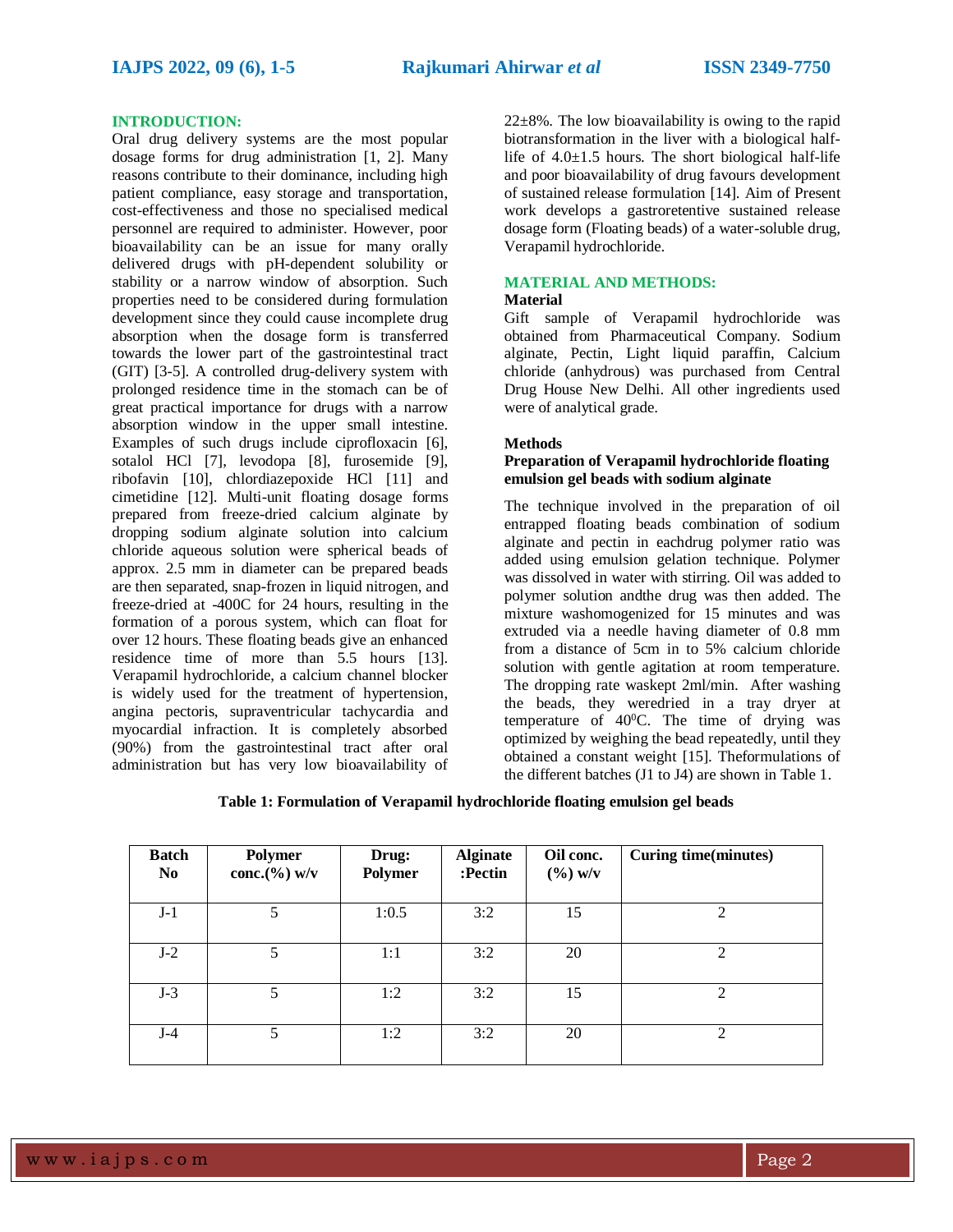## **Floating time of emulsion gel beads**

The gel bead samples  $(n=10)$  were placed in a beakerfilled with 50 ml of 0.1 N HCl solution. Temperature was maintained at  $37^{\circ}$ C. The floating time of bead swas observed for 24 hrs. The preparation was considered to have buoyancy in the test solution only when all the beads floated in it [16].

#### **Determination of drug content**

50 mg of beads were weighed and crushed in a pastel mortar and the crushed material was dissolved in 25 ml of water. The solution was kept for 24 hrs. Volume of solution was made up to 50 ml with washings ofmortar. Then it was filtered. The filtrate was assayed by spectrophotometically at 279.5 nm using a UV double beam spectrophotometer (Schimadzu, UV,1700). The drug content and the encapsulation efficiency were determined [17].

# **Swelling studies**

Beads were studied for swelling characteristics. Onlythose batches were selected which have good drug content and entrapment efficiency more than 50%. Sample from drug loaded beads were taken, weighedand placed in wire basket of USP dissolution apparatus II. The basket containing beads was put in a beaker containing 100 ml of 0.1 N HCl (pH 1.2) maintained at 37<sup>0</sup>C. The beads were periodically removed at predetermined intervals and weighed [18]. Then the swelling ratio was calculated as per the following formula:

**Swelling ratio** =weight of wet beads/weight of dried beads

# **Drug release studies**

The dissolution of Verapamil hydrochlorideloadedcalcium alginate beads was studied using USP Type II dissolution apparatus (Hicon, Grover enterprises Delhi) containing 900 ml of 0.1 N HCl (pH 1.2) maintained at  $37\pm0.5^{\circ}$ C and stirred at 50 rpm. Samples were collected periodically and replaced with a fresh dissolution medium. These samples were analysed forthe drug present in them with help of UV spectrophotometer (UV-1700, Shimadzu). Only those batches were selected for the release study, which have good drug content and drug entrapment efficiency more than 50% [18].

#### **RESULTS AND DISCUSSION:**

The shape of beads varies from spherical to disc shape with changing concentration and ratio of polymers. As the total concentration of polymer was reduced from 5% to 4% and then 3% w/v, shape of beads also became spherical to disc like. Table show that size of beads also increases with increasing polymer concentration. In the case of beads prepared with the combination of sodium alginate and pectin,

as the part of alginate was reduced, the spherical shape was lost and beads became disc like or of irregular shape. Table 2show mean diameter of beads of each batch were determined by screw- gauge. The mean diameter of varied from 1.069 to 1.95. Shape of beads varies from spherical to disk shaped with changing in concentration and ratio of polymer. As the total concentration of polymer was reduced from 5 to 3% the shape also become spherical to disk shape. Table 2 show that oil concentration is another important parameter effect on size of beads. Increasing the oil concentration, the size of the beads also increased with fixed polymer concentration. For J-2 have all parameter same except oil concentration, the size of beads of J-2 (20% oil) is larger than J-1 (15 % oil). The floating behaviour of beads was also studied. The oil entrapped alginate – pectin beads containing oil floated immediately and remained floating for 24 hours, if a sufficient amount of oil was used Table 2.

Drug content and drug entrapment efficiency were also affected by various parameters. On increasing %concentration of oil the drug content and entrapment efficiency increased, but not at all concentration. When concentration was increased from 15 to 20 % the drug content was  $32.70$  (J-4), and25.58 (J-2) respectively and the entrapment efficiency was77, and 69 % respectively. Another factor affecting the drug content and entrapment efficiency of beads is Drug Polymer ratio. Beads were prepared by using drug: polymer ratio 1:1 and 1:0.5, and 1:2, on increasing the drug ratio, the drug content increased.

Another factor that affected the drug content and drug entrapment efficiency is the Alginate Pectin Ratio. As the proportion of alginate was reduced the drug content started to reduce e.g., Batches J-1, J-2 and J-3 have drug content of 28.00,25.58 and 32.70 % respectively.

In Vitro drug release was also studied. Batches prepared from combination of polymer i.e. with alginate and pectin is different in release pattern. the drugrelease from the batches such as J-1and J-2 have slower than drug release from the batches e.g.J-3 and J-4. The initial release of drug from J-1 and J-2 was 31.30 % and 18.30 % respectively in 15 minutes and 74.90 %&75.50 % in 12 hours respectively but for batch J-3 and J4 was 41.40 % and 34.90 % in 15 minutes respectively and 5.12 and 78.09% in12 hours respectively. Batches prepared with different drug polymer ratio showed different release patterns. If we compare batches J-2, Batch J-2 shows 18.30 % drug release in 15 minutes and 75.50 % in 12 hrs. In this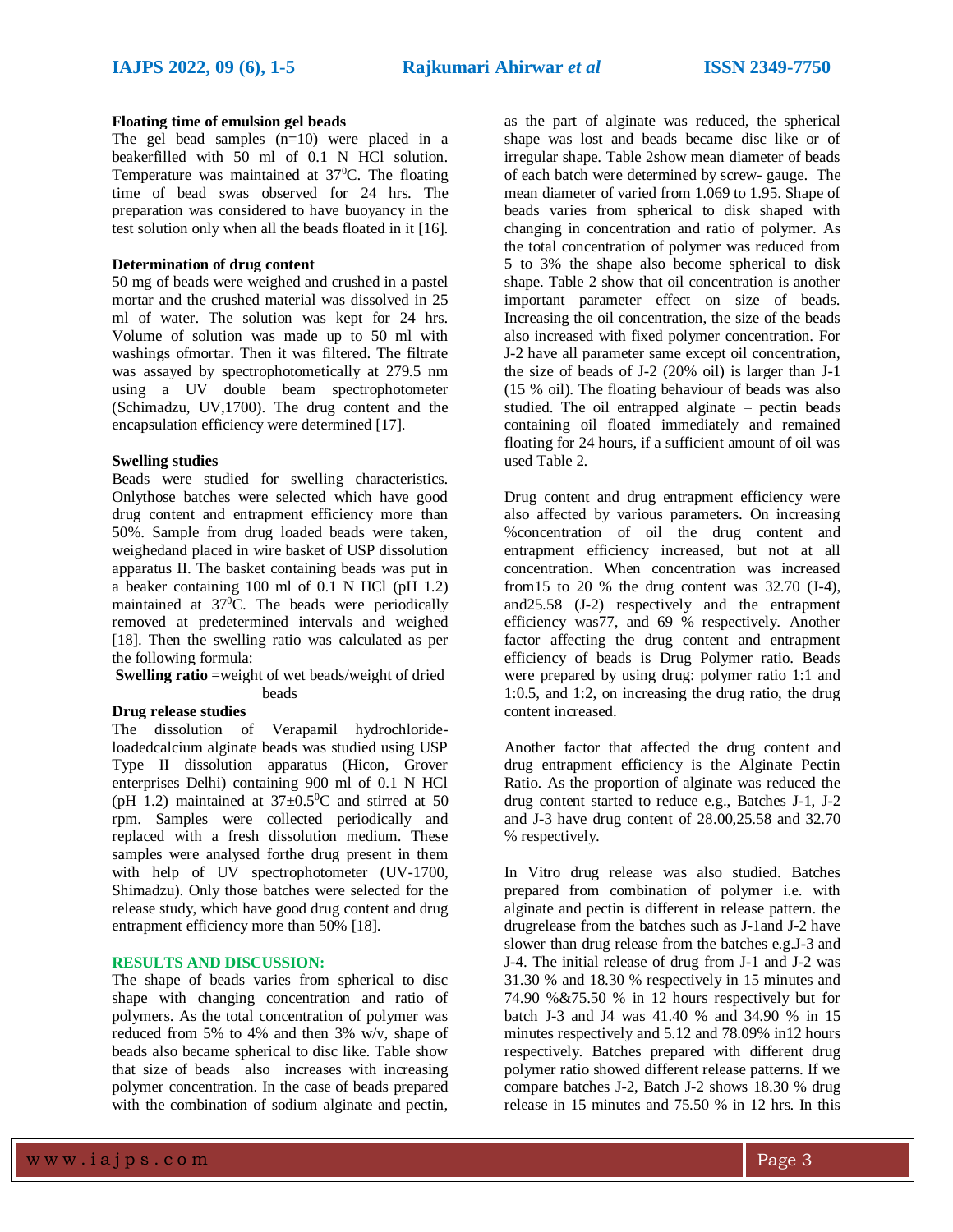batch the drug polymer are in the ratio of 1:1. Thus it can be concluded that Whenthedrugpolymerratiois1:0.5 as in case of batch J-1, The thin layer of polymer around large amount of drug causes burst release of drug.

But an optimum release was shown by batch J-2 which has a drug polymer ratio of 1:1 table 3.

| <b>Batch Code</b> | <b>Mean</b><br>Diameter(mm) | <b>Floating Time(hrs)</b> | Drug Content $(\% )$ | <b>Drug Entrapment</b><br>Efficiency $(\% )$ |
|-------------------|-----------------------------|---------------------------|----------------------|----------------------------------------------|
| J-1               |                             | >24                       | 28.00                | ΩZ                                           |
| J-2               |                             | $>\!\!24$                 | 25.58                | hЧ                                           |
| J-3               | .90                         | $>\!\!24$                 | 32.70                |                                              |
| J – 4             | $\circ$                     | >24                       | 10.05                |                                              |

#### **Table 2: Evaluation of prepared floating beads**

| Table 3: Evaluation of prepared floating beads |  |  |  |  |  |  |  |
|------------------------------------------------|--|--|--|--|--|--|--|
|------------------------------------------------|--|--|--|--|--|--|--|

| <b>Formulation</b> | % Release 15 min | % Release 12 hours |
|--------------------|------------------|--------------------|
| J – I              | 31.30            | 74.90              |
| J-Z                | 18.30            | 75.50              |
| J-3                | 41.40            | 75.12              |
| l –4               | 34.90            | 78.09              |

#### **CONCLUSION:**

In Present work develop a gastroretentive sustained release dosage form of a water-soluble drug, Verapamil hydrochloride, from a completely aqueous environment avoiding the use of any organic solvent, thus releasing the drug for a prolonged duration of time. The effects of factors like concentration of oil, drug: polymer ratio and alginate: pectin ratio on drug entrapment efficiency, floating lag time and morphology and drug release was studied. It can be concluded that when the drug polymer ratio is 1:0.5 as in case of batch J-1, The thin layer of polymer around large amount of drug causes burst release of drug.But an optimum release was shown by batch J-2 which has a drug polymer ratio of 1:1.

### **REFERENCES:**

- 1. Yin, L.; Qin, C.; Chen, K.; Zhu, C.; Cao, H.; Zhou, J.; He, W.; Zhang, Q. Gastro-floating tablets of cephalexin: Preparation and in vitro/in vivo evaluation. Int. J. Pharm. 2013, 452, 241– 248.
- 2. Chen, Y.-C.; Ho, H.-O.; Lee, T.-Y.; Sheu, M.-T. Physical characterizations and sustained release profiling of gastroretentive drug delivery systems with improved floating and swelling capabilities. Int. J. Pharm. 2013, 441, 162–169.
- 3. Amit Kumar, N.; Jadupati, M.; Kalyan Kumar, S. Gastroretentive drug delivery technologies: Current approaches and future potential. J. Pharm. Educ. Res. 2010, 1, 1.
- 4. Gröning, R.; Cloer, C.; Georgarakis, M.; Müller, R.S. Compressed collagen sponges as

gastroretentive dosage forms: In vitro and in vivo studies. Eur. J. Pharm. Sci. 2007, 30, 1–6.

- 5. Lopes, C.M.; Bettencourt, C.; Rossi, A.; Buttini, F.; Barata, P. Overview on gastroretentive drug delivery systems for improving drug bioavailability. Int. J. Pharm. 2016, 510, 144– 158.
- 6. Staib A, Beermann D, Harder S, Fuhr U, Liermann D. Absorption differences of ciprofloxacin along the human gastrointestinal tract determined using a remote-control drug delivery device (HF-capsule). Am J Med. 1989;87(5A):66–9S.
- 7. Chueh HR, Zia H, Rhodes CT. Optimization of sotalol floating and bioadhesive extended-release tablet formulations. Drug Dev Ind Pharm. 1995;21(15):1725–47.
- 8. Erni W, Held K. The hydrodynamically balanced system: a novel principle of controlled drug release. Eur Neurol. 1987;27 Suppl 1:21–7.
- 9. Özdemir N, Ordu S, Özkan Y. Studies of floating dosage forms of furosemide: in vitro and in vivo evaluations of bilayer tablet formulations. Drug Dev Ind Pharm. 2000;26(8):857–66.
- 10. Hoffman A, Stepensky D, Lavy E, Eyal S, Klausner E, Friedman M. Pharmacokinetic and pharmacodynamic aspects of gastroretentive dosage forms. Int J Pharm. 2004;277(1–2):141– 53.
- 11. Sheth P, Tossounian J, inventors; Hoffman-La Roche Inc., assignee. Sustained –release pharmaceutical capsules. United States patent US 4126672. 1978 Nov 21.